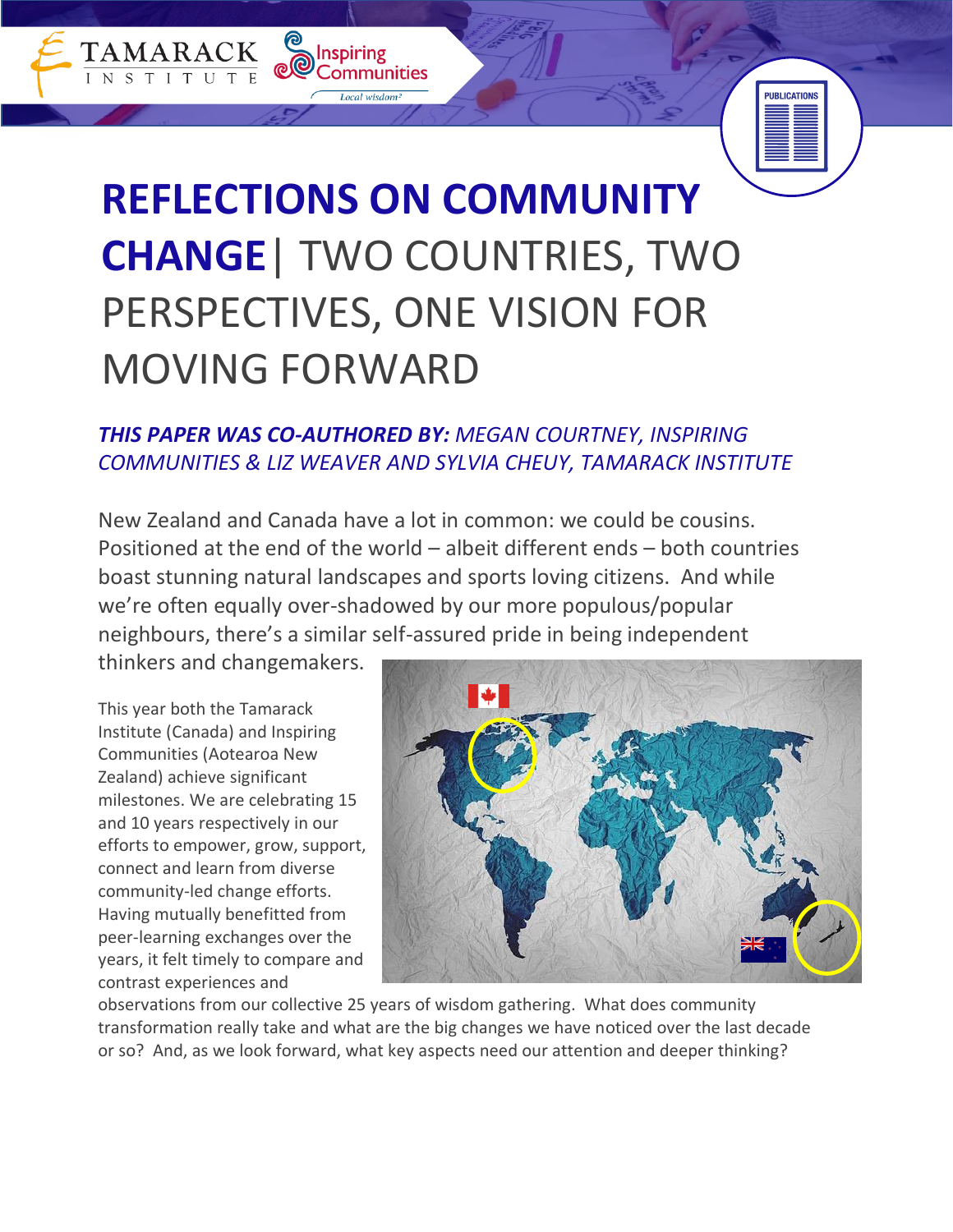## **THE CONTEXT FOR GETTING STARTED**

## TAMARACK INSTITUTE

Tamarack's story begins in the late 1990s with a series of conversations between Paul Born and Alan Broadbent. At the time, Paul was leading the Community Opportunities Development Association (CODA) and Opportunities 2000, a millennium campaign with a bold goal of reducing poverty in the Waterloo Region to the lowest in Canada by the year 2000. Alan, of the Avana Capital Corporation and Chair of Maytree, a foundation dedicated to advancing systemic solutions to poverty, was interested in the campaign's progress.

Paul and Alan talked about what it takes to get a broad range of stakeholders – business, government, non-profit and faith-based organisations and volunteers – working together with people with lived experience of poverty to address this big, complex issue. CODA and Opportunities 2000 offered much learning in this regard. Alan and Paul began to see the outlines of something bigger: a national organization to promote the art and science of community change for cities, where people are engaged and working together to strengthen their community.

In 2001, Alan as Chair and Paul as President jointly launched *Tamarack: An Institute for Community Engagement*. Its mission was to develop a process to help people create bold visions for the future of their communities and work together to achieve those visions more easily and effectively (Tamarack Institute - [2017 Progress and Impact Report\)](https://www.tamarackcommunity.ca/whoweare#AR).

Over the past 15 years, the Tamarack Institute has continued to focus on the priorities of impacting community change, reducing poverty and deepening community. While our focus is on Canada, our network of changemakers can be found in communities across the globe, including our colleagues and partners at Inspiring Communities in New Zealand.

#### **WHAT INFLUENCES OUR COMMUNITY CHANGE CONTEXT?**

- Canada has a population of 36.29 million people (2016). We are a vast country of almost 10 million square kilometres, but a majority of citizens live in urban centres. Tamarack has worked with citizens in both urban and rural communities but navigating our vast geography has been a challenge.
- In 2008, the Truth and Reconciliation Commission of Canada (TRC) was launched as part of the Indian Residential Schools Settlement Agreement (IRSSA) and to lay the foundation for addressing reconciliation across Canada. The TRC report contained 94 calls to action which have been adopted by the Government of Canada and are now the shared work of governments and organizations across Canada.
- Politically, Canada uses a parliamentary government system with three levels of government: federal, provincial and municipal. Decision-making powers and areas of

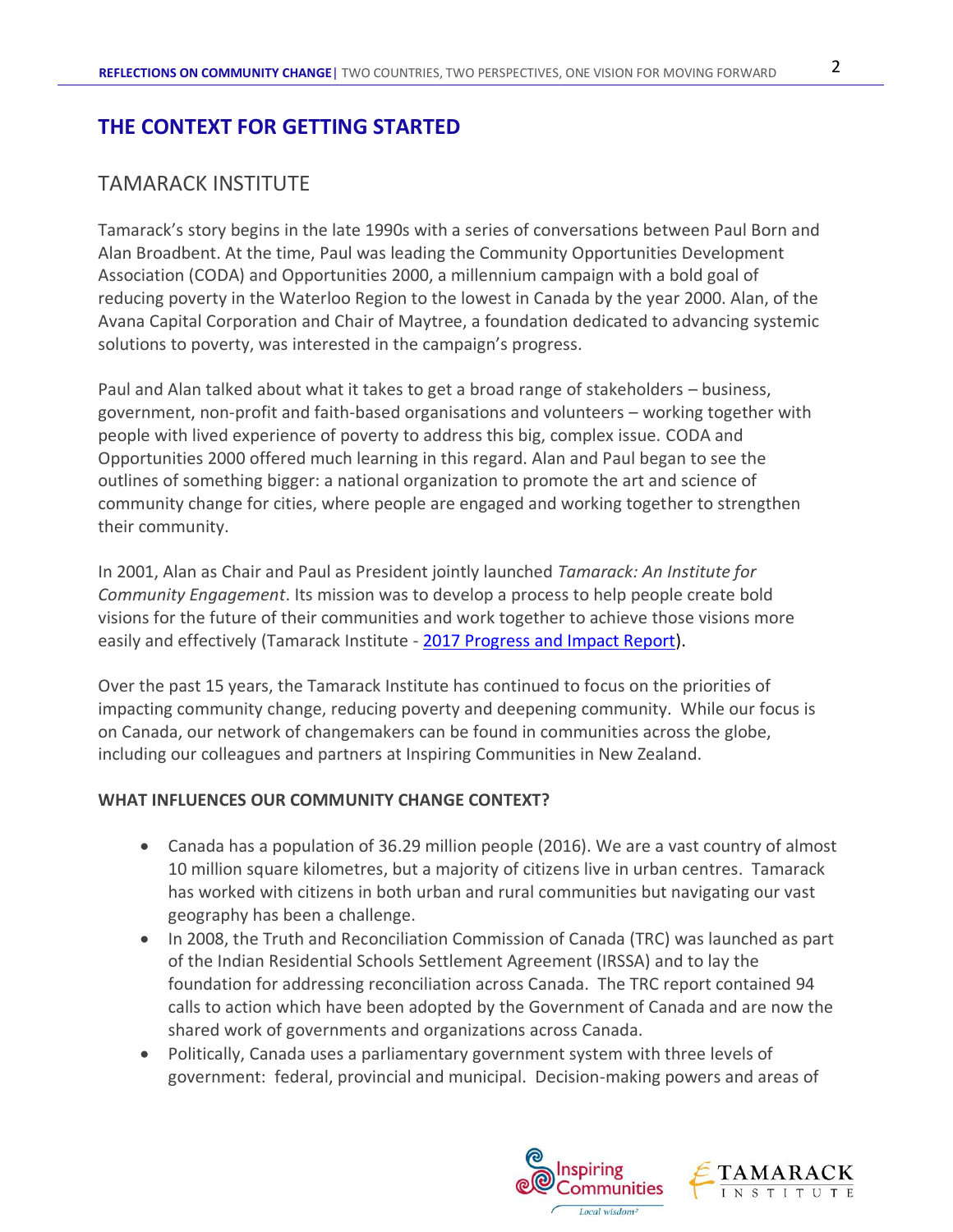focus are distributed across the levels of government, although most citizens feel closest to their municipal government leaders.

- Over the past 20 years, income inequality has increased in Canada. There is a large network of cities working to reverse this trend and decrease the levels of poverty which can be found in urban and rural centres across Canada. Most provincial governments have adopted poverty reduction strategies and most recently, the federal government has focused on poverty as a priority as well.
- Canadians are polite, hard-working, industrious people who care for one another and work collaboratively.

# INSPIRING COMMUNITIES

After two decades of massive economic and social restructuring in Aotearoa New Zealand (NZ), some communities were tackling challenging local issues and making a positive difference, while others were falling behind. For a group of passionate NZ leaders, this was intriguing. They were determined to learn more about why and how community-led change happens and to share this knowledge, so positive progress could be shared and amplified.

Several visits were made to Canada to learn from our Tamarack colleagues about successful poverty reduction efforts under way and the mindsets and approaches that were enabling this. We were also very aware that the 'calls to action' coming from communities in NZ were all different – for some it was restoring the environment and in others rebuilding social connection or sustainable local employment. And so, with an intentional focus on communities of place and collective learning, Inspiring Communities established as a movement to grow and support community-led change. Like Tamarack, we had strong encouragement and financial backing from a strategic philanthropist, in our case Sir Stephen Tindall and the Tindall Foundation.

Now a decade on, Inspiring Communities is recognised as the reference point for communityled development (CLD) in New Zealand. We support a network of around 2,700 people, organisations, and CLD initiatives both in Aotearoa and beyond. Our vision is for all communities in Aotearoa to flourish, with our small team of CLD specialists using our experience to connect, mentor, train and support people, organisations and communities to make their places become even better to live, work, play and invest in. We also focus on systems change to help make things easier for communities to work in locally-led ways.

## **WHAT INFLUENCES OUR COMMUNITY CHANGE CONTEXT?**

- New Zealand has around 4.9 million people and is highly urbanised. While geographically isolated from the rest of the world, our small population allows high degrees of connection between people.
- The Treaty of Waitangi was signed in 1840 by the Crown and many indigenous Māori tribes in Aotearoa, New Zealand. This established a nation state under British rule. Like many treaties, it included an exchange of promises – many of which were broken. The

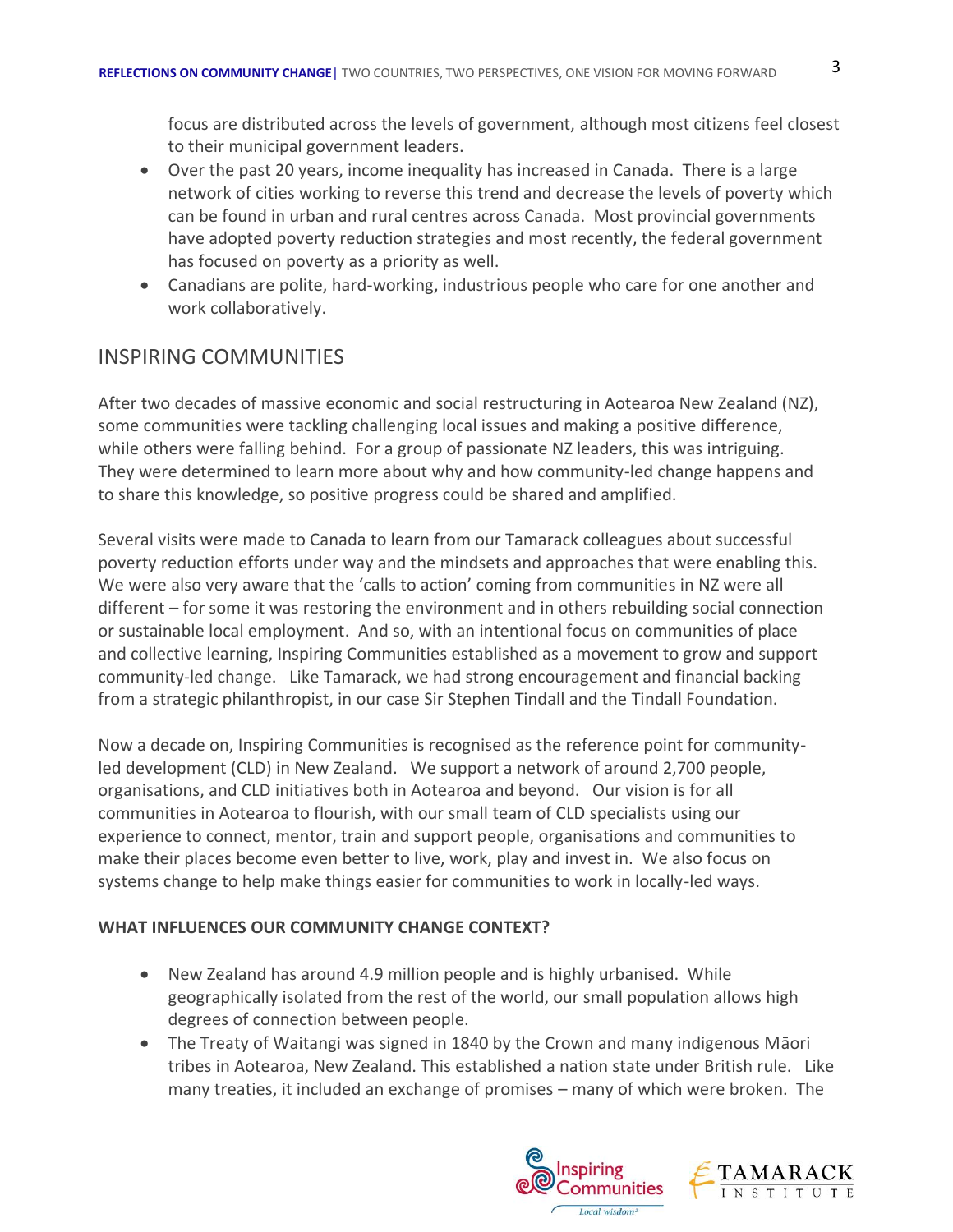impacts of colonisation (e.g. land confiscation, loss of identity and language and health, education and socio-economic disparities) have had intergenerational impacts on wellbeing outcomes for Māori families and communities. With constitutional processes for redress and healing underway for the last few decades, considerable progress has been made to better 'live' Treaty partnership intents. Many significant new Māori-led development initiatives have also been catalysed following Treaty settlements with the Crown.

- While we have three levels of government (local, regional and central), around 80% of all services and programmes are planned, commissioned and/or delivered from the centre. Engaging with and trying to change large government systems is inherently challenging.
- In recent decades, New Zealand has moved rapidly from a place of relative income equality to one of significant inequality, with growing concerns about the impacts of child poverty and the rise of the working poor.
- Auckland, while not quite Toronto, is one of the most ethnically diverse cities in the world.
- Linking back to our pioneering spirit, New Zealanders are known for being resourceful, entrepreneurial, and early adopters of technology and new ideas.

# **WHAT WE'VE BEEN NOTICING AND WHAT MATTERS**

# 1. **FRAMEWORKS FOR COMMUNITY CHANGE**

## **INSPIRING COMMUNITIES – TAKING A PRINCIPLES-BASED APPROACH**

Westley, Zimmerman and Quinn Patton's book "Getting to Maybe" (2007) was instrumental in helping describe the complex or 'wicked' problems Kiwi (NZ) communities were facing and the new ways of working required to support transformative community change. We began referring to these new collaborative placed-based approaches as community-led development (CLD).

We debated (and angsted) for months about the core underpinning components of CLD and how to best frame and put language to things. Interestingly, while the principles of community-led development have been refined several times over the last decade, the essence of our original thinking still remains.



Te Whakawhanake ā-Hapori Weaving our connections and contributions



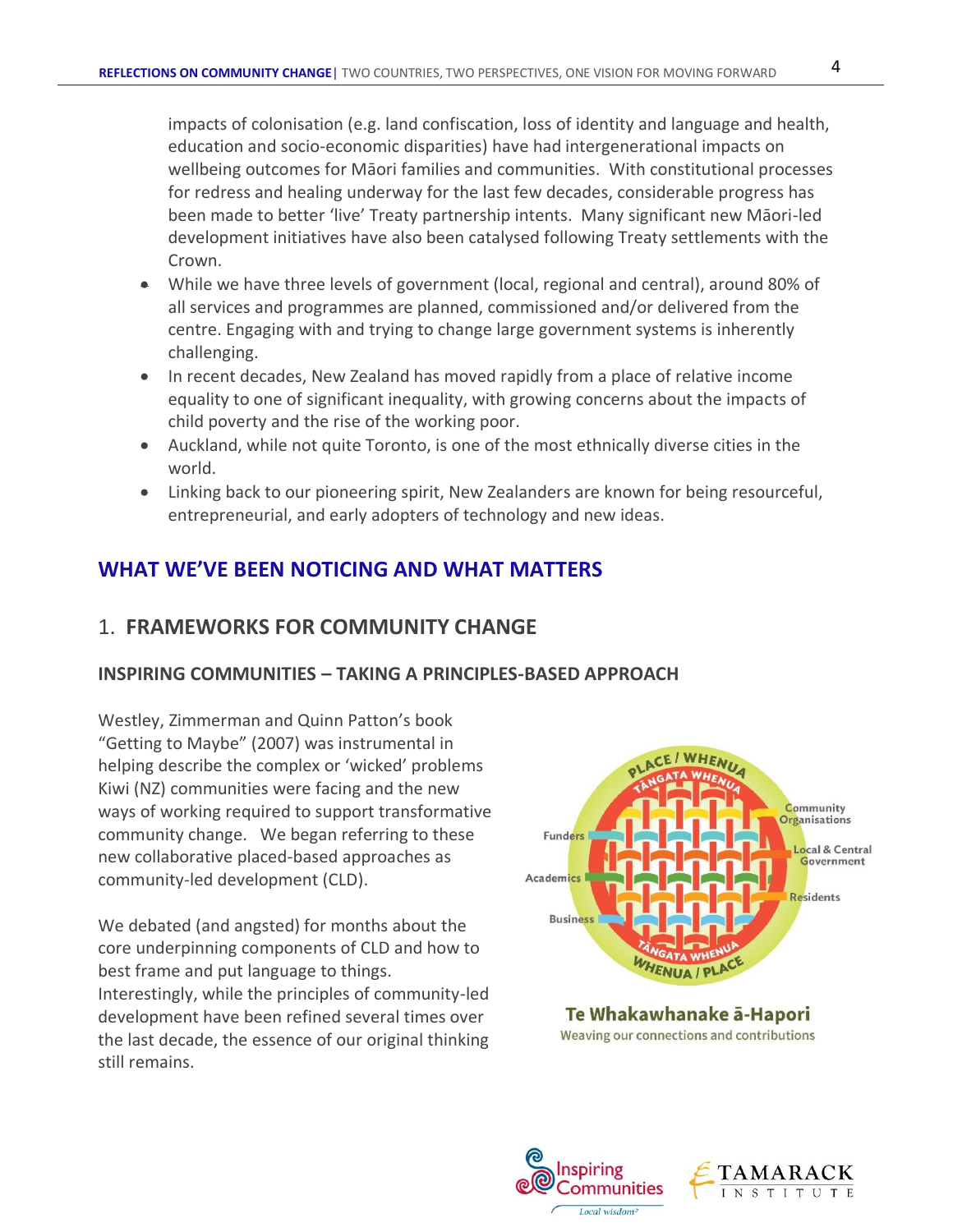Recent work has focused on more effectively expressing and integrating our uniquely bi-cultural New Zealand practice perspective. This has involved incorporating both Te Ao Māori (a Māori world view) and Treaty responsiveness lenses into our [CLD Framework](http://inspiringcommunities.org.nz/wp-content/uploads/2015/12/CLD-framing-and-principles-aug-2018-FULL.pdf) and practice principles below:

- **1. GROW FROM LOCAL VISIONS**
- **2. BUILD FROM STRENGTHS**
- **3. WORK WITH DIVERSE PEOPLE AND SECTORS**
- **4. GROW COLLABORATIVE LEADERSHIP**
- **5. LEARN BY DOING**

We see the CLD principles as fundamental in shaping the values, spirit, mindset and approaches of changemakers, no matter where they sit in the system. While at different times some principles may be more in play than others, collectively they remind us of what matters, acting as touchstones to help guide our 'why, what, with who and how' in a practical, real time way.

We have noticed the CLD principles being increasingly picked up as a practice framework by organisations as well as communities. We think this reflects a growing desire (and need) to go beyond pure service provision roles to work *with* local communities in more authentic and lifegiving ways.

The CLD principles also sit at the heart of two other key frameworks Inspiring Communities has developed. Over the last decade we have observed community-led change in New Zealand to be iterative and emergent - with one thing frequently leading to another - rather than being more formally underpinned by long-term policy, plans and investment frameworks. Our CLD [Theory of Change](http://inspiringcommunities.org.nz/wp-content/uploads/2017/06/CLD-Theory-of-Change-Diagram-with-explanation-2018.pdf) helps describe our observations of how community-led change happens.

We gro<br>gro<br>to <sub>{</sub><br>prc<br>wit<br>mo **We think this reflects a growing desire (and need) to go beyond pure service provision roles to work**  *with* **local communities in more authentic and lifegiving ways.**

**S.**<br>and philar<br>regeneration<br>w Zealand<br>systems ra In contrast to North America, attention and investment by government and philanthropic organisations in Collective Impact and community-based planning and regeneration has been much more limited here. As a result, locally-led change initiatives in New Zealand have tended to be smaller in scale, often succeeding in spite of government/agency systems rather than because of them.

That said, we strongly sense increasing levels of understanding nationally about CLD and why it matters. Community-led language is more frequently referenced in current engagement and policy intents, with questions and inquiries now more focused on how to do things in community-led ways. Changing mindsets, systems and practice to 'do differently' isn't easy.



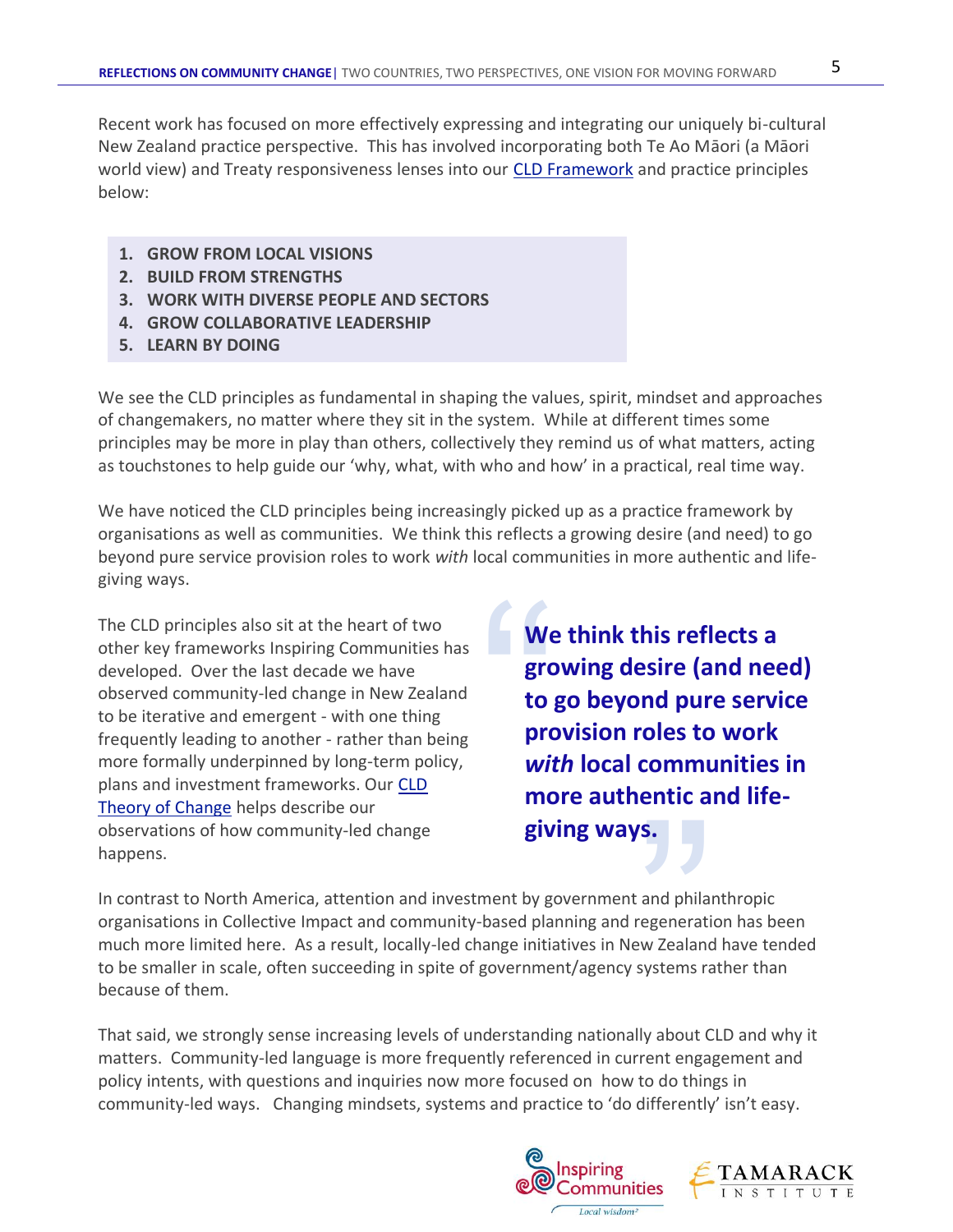To help build understanding about the skills, behaviours and capabilities required to do this work well, we've crafted a [CLD Capability Framework.](http://inspiringcommunities.org.nz/the-capability-framework/) Linked to the CLD principles, the Framework seeks to name the different kinds of interlinked competencies that support locallyled success.

#### **TAMARACK INSTITUTE – FIVE INTERCONNECTED PRACTICES**

The Tamarack Institute works with changemakers to accelerate community impact and build vibrant communities. Tamarack's theory of change acknowledges that when changemakers have access to tools, resources and effective learning opportunities, they can lead impactful change in their communities, reduce poverty and build strong and resilient community networks. We accomplish this by investing in the Tamarack Learning Centre and creating Vibrant Communities.

#### **The Tamarack Learning Centre**

The Tamarack Learning Centre has identified five interconnected practices which are pivotal to community change. Each practice area evokes a question to challenge changemakers to think, act and work differently.

**Collective Impact**: How can we mobilize collaboration across sectors for systems change?

**Community Engagement**: How can we bring the right people together in constructive ways?

**Collaborative Leadership**: What approaches to leadership are required for community change?

**Community Innovation**: How can we create, test and scale new approaches?

**Evaluating Impact**: How can we identify and amplify what works?



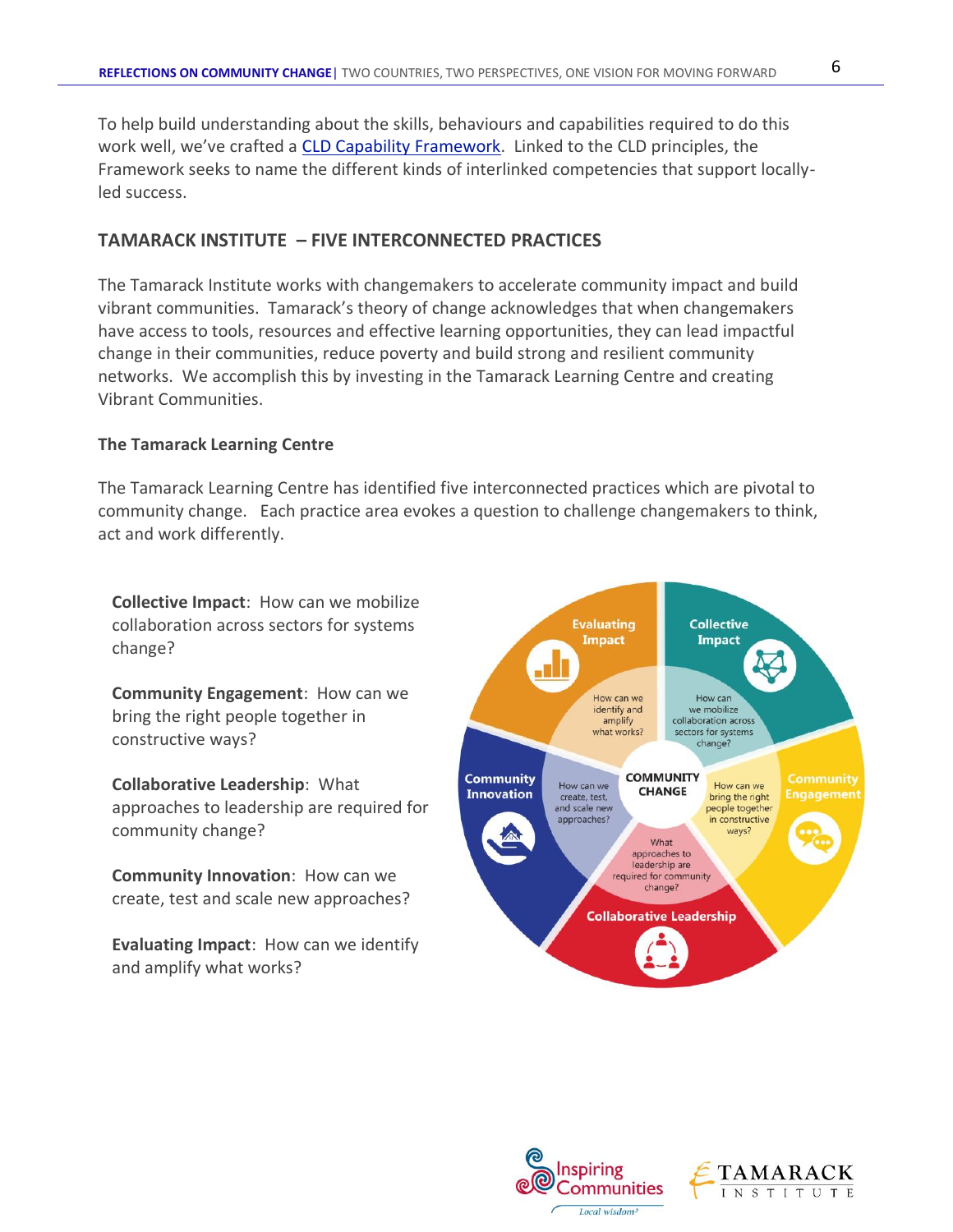#### **Creating Vibrant Communities**

The five practices of community change are embedded in the place-based convening work supported by the Tamarack Institute. Under the banner of Vibrant Communities, **Cities Reducing Poverty** is a network of cities across Canada and the US which engage multi-sector roundtables to create poverty reduction strategies at the local level. The network also aligns with poverty reduction strategies being advanced in municipal, provincial and federal governments.

**Cities Deepening Community** is dedicated to developing our collective understanding about the power of citizens and supporting programs, policies and practices that strengthen communities and neighbourhoods and mobilize citizen leadership to enhance social capital.

We are discovering the power of community as an essential driver of effective community change and compiling a body of knowledge – including research, tools and practices – that make the work of creating strong communities and neighbourhoods easier and more effective. We are inspired by Meg Wheatley's wise words: "Whatever the problem, community is the answer."

# 2. **AUTHENTIC ENGAGEMENT OF CITIZENS IN COMMUNITY CHANGE EFFORTS**

#### **TAMARACK INSTITUTE**

At Tamarack, we define community engagement as: citizens engaged in inspired action as they work and learn together on behalf of their communities to create and realize bold visions for the future. Tamarack's approach to community engagement is rooted in the belief that the

best solutions to complex community issues are most often discovered when a dedicated group of community leaders, from multiple perspectives, work together to better align their individual efforts and partner together on new community innovations.

Engaged citizens are a tremendous source of ingenuity and creativity and they are, perhaps, the greatest untapped resource for solving the most complex and intractable issues of our time. The knowledge, passion and capabilities of community residents are rich, often underutilized, sources of innovation as well as much-needed resources in the implementation

Eng<br>tre<br>ing<br>the<br>gre<br>for **Engaged citizens are a tremendous source of ingenuity and creativity and they are, perhaps, the greatest untapped resource for solving the most complex and intractable issues of our time.**

of promising solutions to our toughest social and environmental issues.



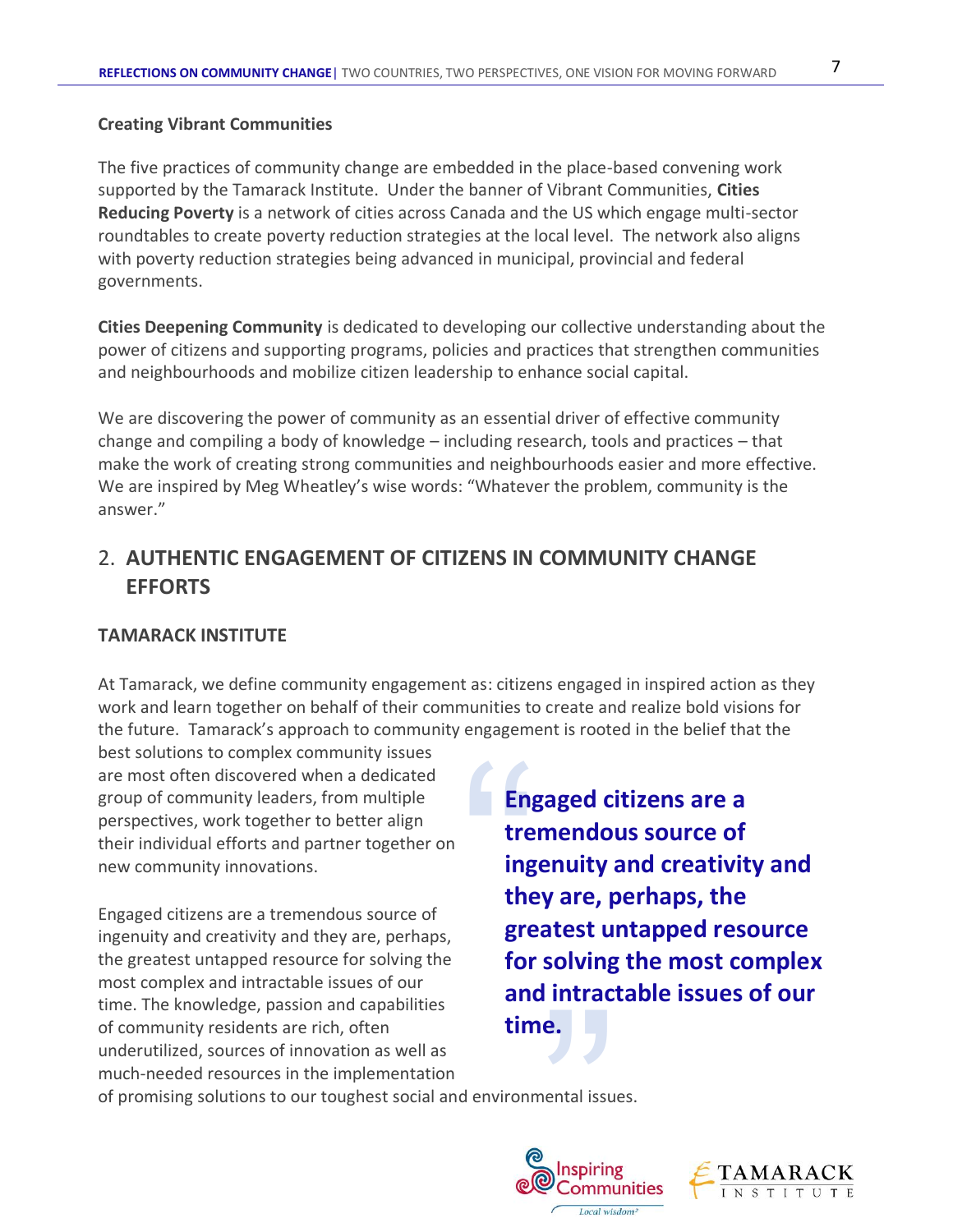Authentic community engagement requires a long-term commitment to relationship-building and an investment of adequate resources so that engagement becomes more than a "one-off" event that occurs only at the start of an initiative. To fully harness the "extraordinary power of ordinary people" community engagement should be a pillar within every effective community change strategy.

The intentional commitment to meaningfully engage residents and 'people with lived experience' in the issue as leaders and co-designers of new solutions is at the heart of the practice of community engagement. These individuals, often referred to as 'context experts', bring a deep appreciation of the unique characteristics of the place where the innovation is to be implemented. This knowledge is invaluable in tailoring a promising solution to capitalize on the strengths and mitigate against the limitations of each neighbourhood or community.

A focus on aspiration, combined with an attitude of curiosity and continuous learning, is central to building an effective foundation for authentic community engagement. The power of a strongly held and shared community aspiration anchors people in their connection to the community and their common purpose. This is an important step in moving a shared aspirational vision forward and identifying "manageable pockets of change that help the community to achieve the small 'wins' that generate trust, stronger relationships and greater confidence in the capability of their community".

A modern paradox faced by community changemakers is that, while today's networked world makes it easier than ever to mobilize support around ideas, the complexity of the issues facing our communities, combined with a scarcity of funding and shrinking public attention spans, has made the work of mobilizing for lasting systems change more difficult than ever. Bringing a lens of movement-building to the work of community engagement has proven to be an important evolution which is best articulated in the four principles of the Directed-Network Campaign Approach.

#### **THE FOUR PRINCIPLES ARE:**

- **1. Open to Grassroots Power** Give members an active role in shaping their own direction and greater ability to customize their participation. This approach increases enthusiasm for and commitment to the campaign and often benefits from key insights and membergenerated innovations.
- 2. **Leverage Cross-Movement Network Hubs** Rather than trying to "own" an issue, focus attention on creating resonance with allied groups and providing ways for them to collectively focus their power simultaneously.
- 3. **Frame a Compelling Cause** Key ingredients in building a compelling cause include: great storytelling; a simple and believable rationale for why audiences should care about the issue; the illustration of a path to victory; and the identification of clear roles for members.

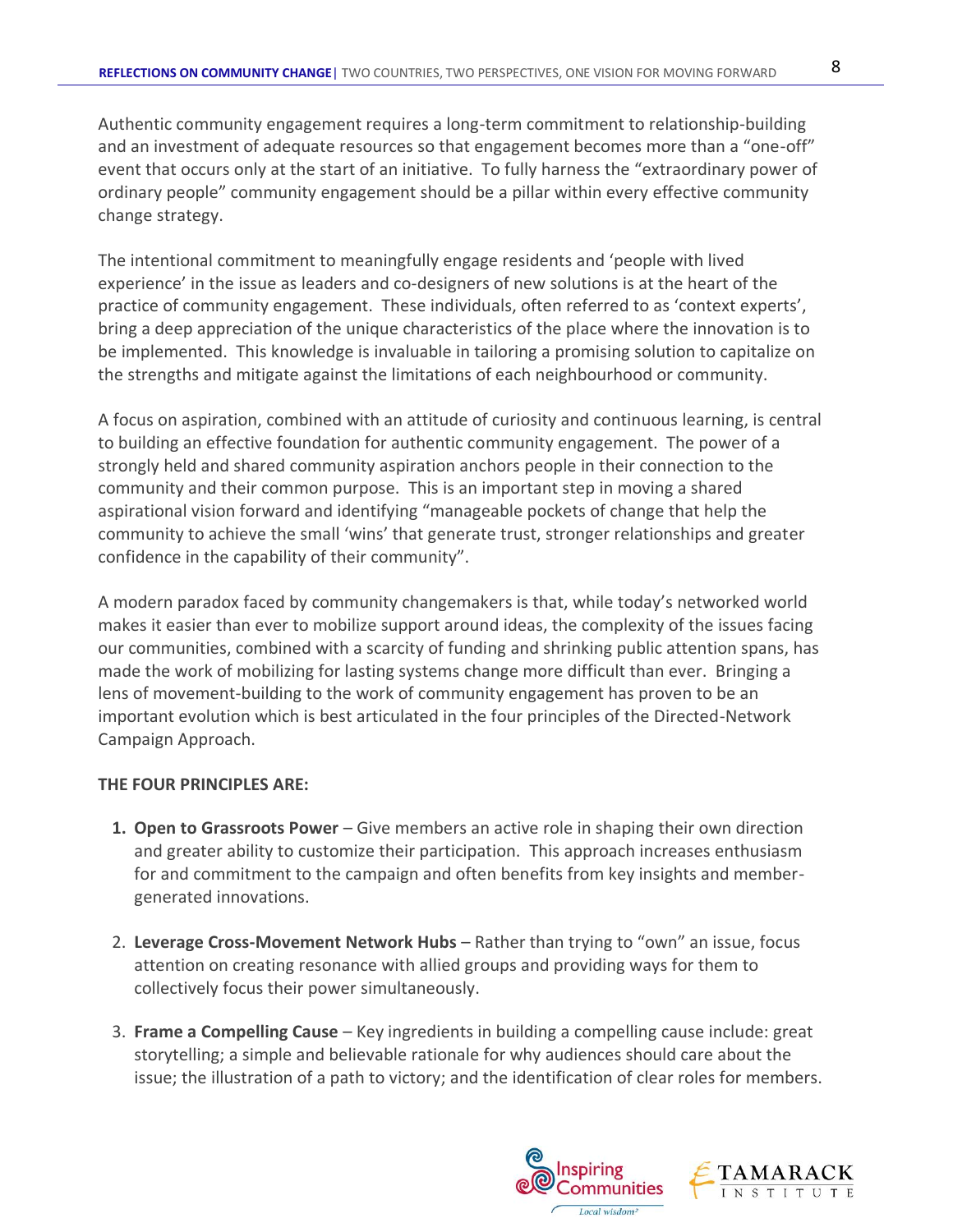4. **Run with Focus and Discipline** – Be disciplined in tracking progress; prototype key messages and deployment strategies; and utilize the network's power only when clear

For individuals, the mindset shift is to move beyond seeing themselves solely as a recipient of service or source of information, to seeing their role as also including a responsibility to be a participant and leader in generating the kind of communities that we want to be part of. For organizations, the mindset shift is one from seeing themselves primarily as 'the doers' and providers of programs and services, to embracing a role as the catalysts and co-facilitators of conversations and multi-sector collaborations that share a commitment to strengthening the well-being of the community.

"winnable moments" are identified. This conserves resources for the long-term work

A significant challenge to the practice of community engagement is the growing levels of loneliness and lack of a sense of belonging amongst Canadians of all ages. The experience of social isolation also has a significant negative impact on how connected and committed people feel to their communities and each other. People's sense of belonging is directly relevant to those of us concerned with the engagement of our community. Research conducted by the Community Foundations of Canada (CFC) found that there is a direct correlation between people feeling a sense of belonging and their subsequent willingness to act "in the common good."

For communities to be resilient and thrive, they need to be built on a foundation of care and deep connection. For communities to address complex issues, they need to bring together many sectors and tap into the potential of citizen leadership. Communities become more resilient when they strengthen their natural networks of care. Community engagement can play a foundational role in helping to nurture and create an enabling environment to foster the necessary community leadership in order for community change efforts to thrive.

#### **INSPIRING COMMUNITIES**

required to achieve systems change.

In our original framing of CLD, we believed that the voice of local residents (people who live in a place) was missing from community change efforts. We were concerned that the space of 'community' was increasingly taken by community groups and organisations as the proxy for local people. While there is frequent overlapping of the hats we wear in community, interests and perspectives at neighbourhood and organisational levels are clearly different. Authentic engagement and participation of *all* voices is essential in locally-led change processes.

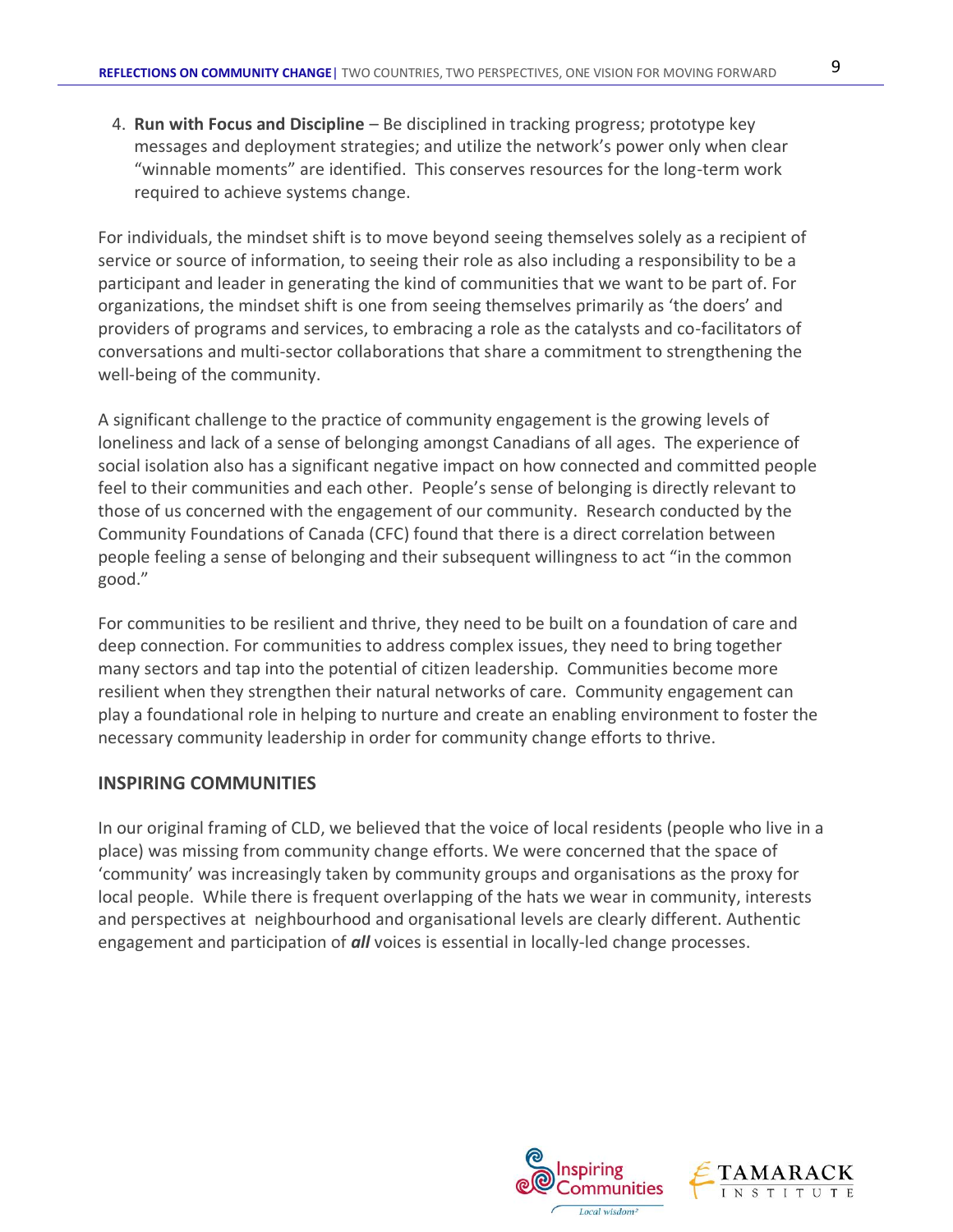Engaging with community groups and agencies is relatively easy as there are structures and email addresses through which to make contact. At a resident level, engagement is much, much harder. More tailored and relationally-based processes are generally required to invite and encourage connection and participation. In a community-led change context, we have come to understand that *authentic* community engagement also

Eng<br>
par<br>
ess<br>
pro **processes.**<br>
Immunity-agency power imbalant in something with what people and in their way.<br>
Sing simple language and power **Engagement and participation of** *all* **voices is essential in locally-led change processes.**

requires a commitment to addressing inherent community-agency power imbalances, which means:

- Only engaging if you are committed to doing something with what people tell you.
- Meeting people in their place, in their time and in their way.
- Being prepared to listen more than talk, using simple language and powerful questions to open up hearts and minds.
- Enabling conversations that bring together diverse perspectives moving people to new understandings and out of siloed thinking.
- Being straight up about any challenges and constraints.
- Understanding everyone has a contribution to make. This means structuring engagement processes so that they generate ideas and actions that different parts of the local eco-system can lead to support change. Finding ways to resource and support these at the grassroots level is also key.
- Feeding back engagement results in a timely way so the community can tap into its own narrative and ideas.

More and more, we see that processes and investment to build community capacity is required before agencies can authentically engage and partner locally. Our experience is that communities facing the greatest socio-economic challenges tend to be those where trust and confidence in agencies/government is the lowest, with little faith that things can or will be different. Turning this around takes time, new skills and attitudes, committed relationship building. It also requires resourcing to support both engagement and collective action to achieve tangible, visible results - ones that demonstrate that a different future is possible.

" confidence in agencies/government is the lowest. **Communities facing the greatest socio-economic challenges tend to be those where trust and confidence in agencies/government is the lowest.** 



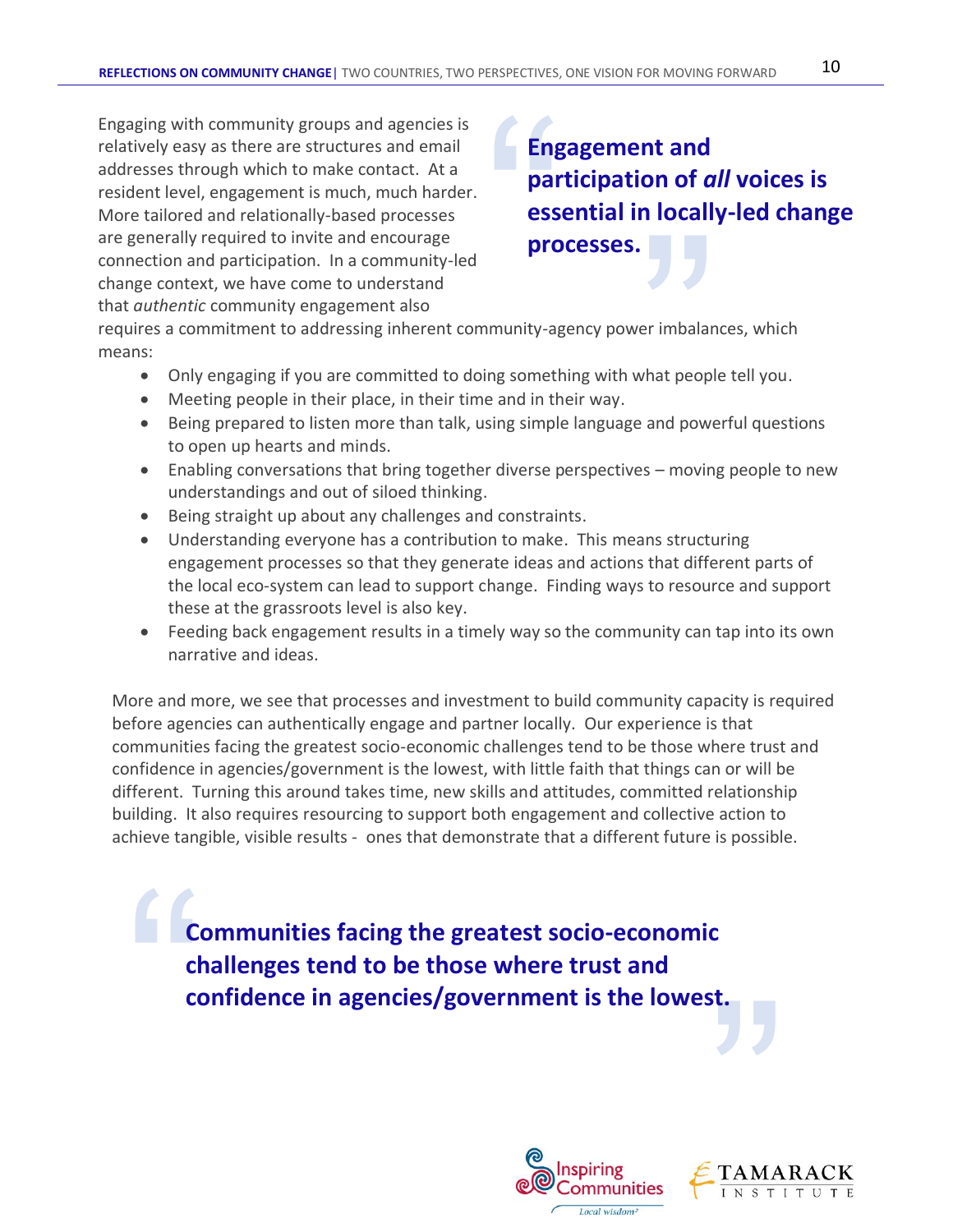In a nutshell, we now understand that community-led change requires an intentional coupling of community engagement *and* activation planning. Focusing just on community engagement runs the risk of creating a wish-list of things that 'others' should do.

Transformational community engagement must also pay attention to building 'agency' and seeding and supporting solution-making at both individual citizen and community levels.

# 3. **ADAPTIVE LEADERSHIP**

## **INSPIRING COMMUNITIES**

**Kāore te kumara e kōrero ana mo tōna ake reka.** *The kumara does not brag about its own sweetness.*

For Māori, the whakataukī (proverb) above and the humility it engenders underpins leadership culture in Aotearoa New Zealand. When we started talking openly and proactively about growing leaders and leadership the typical response was "Who me? I'm not a leader." This has taken some time to break through!

Knowing that leadership was a key ingredient in living systems, we started from the position of leadership as collective work and the domain of everyone. [Raelin's work](http://www.leaderfulconsultancy.com/resources/) on leaderful organisations helped us frame and communicate our aspiration of 'leaderful communities.' We also put an early stake in the ground by defining leadership as intentional action by any individual or group that seeks to sustain and/or change the way things are.

But the deeper we delved into CLD, the more clearly we saw just how contextual leadership is. In the early phases of community change, having individual leaders out front is essential without them, it's often difficult to generate the momentum and resources required to get and sustain lift-off. Longer term success however, equally relies on leaders with the skills to nurture and empower ownership and actively involve others. They also need to skillfully hold and balance polarities that are always in movement – such as diversity and inclusion, process and action, awareness of self and others, and time and no time!

So how does one stay sane while navigating the messy, complex reality of CLD? Seeing [leadership as learning,](http://inspiringcommunities.org.nz/resources/leadership/) best supported by processes of collective inquiry, takes the pressure off us to have the 'right answer' for every situation. By noticing and naming what we're seeing and taking time to make meaning together, the cues for 'what next' for us and for others become more obvious. In the process of collaborative inquiry we grow the confidence and competence of all involved to play a part in leading. Sometimes that means stepping forward, stepping back or even stepping right out.

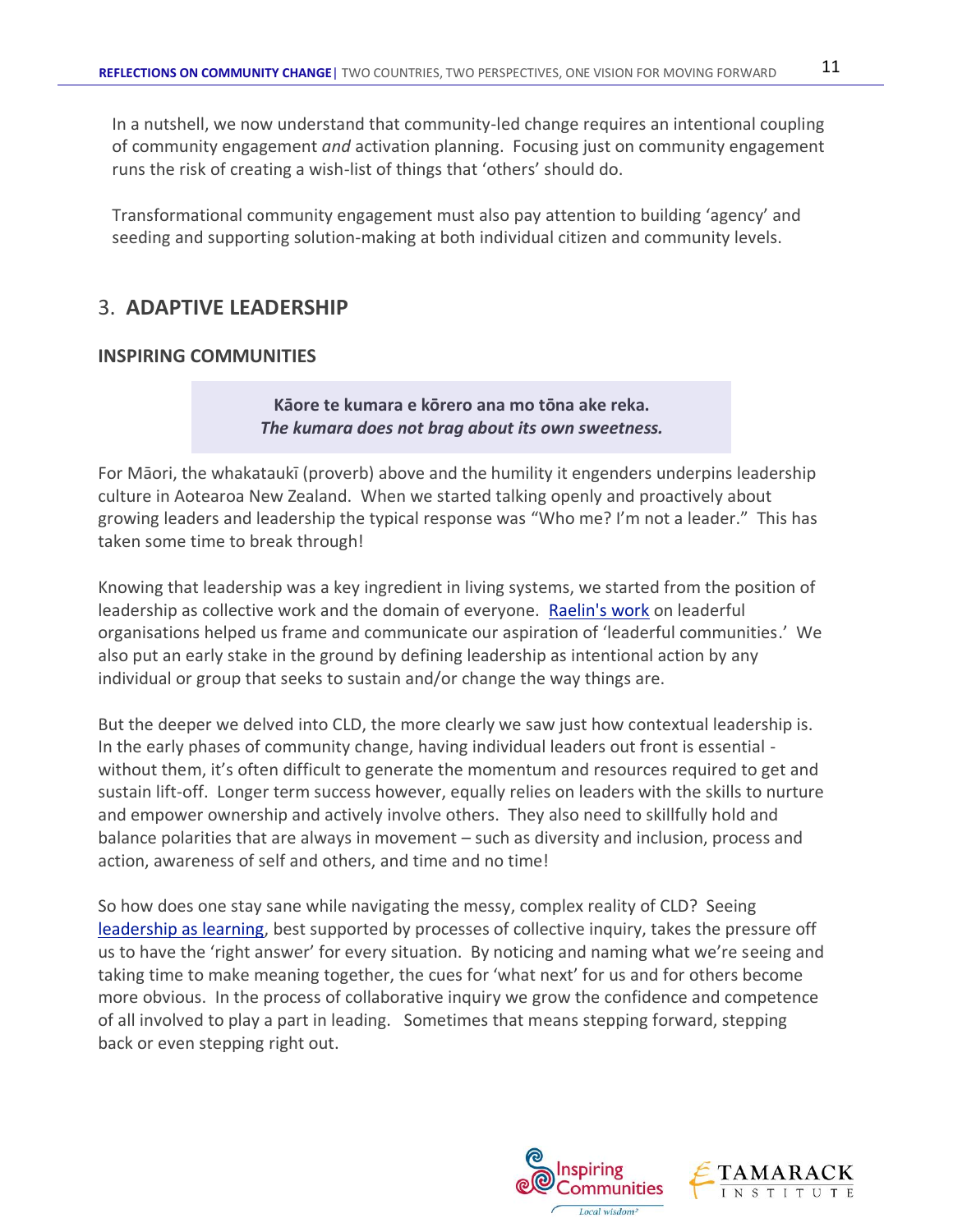#### **TAMARACK INSTITUTE**

The face of communities in Canada is changing. Communities are trying to cope with complex and inter-connected challenges which are exacerbated by an increased rate and pace of change. Even though the challenges are more complex, the capacity of leaders to adapt and cope with changes are often limited by the systems in which they work.

In a recent paper, *[Making Sense of the Multiple Faces of Leadership](https://www.tamarackcommunity.ca/library/making-sense-of-the-multiple-faces-of-leadership)*, Tamarack identified five principles for leaders coping with rapid and persistent community change. These principles provide a framework for community changemakers and are drawn from diverse leadership frameworks including grassroots leadership, catalytic leadership, collaborative leadership, adaptive leadership and systems leadership, to name a few. The principles are especially relevant to changemakers coping with adaptive and changing community environments and complex challenges.

#### **PRINCIPLE 1: MAKE THE VOICE OF THE PEOPLE CENTRAL**

Engaging community or citizens' voices, particularly those individuals impacted by the problem trying to be solved is critical to the success of any community change effort. Citizens with lived or direct experience bring an important perspective to the issue as they are navigating the challenge on a regular basis. They will have insights about what is or is not working and where changes need to be made. However, engaging citizens often means paying attention to building relationship and trust. We often have a bias toward working with those we already feel comfortable with. Engaging with others takes time, patience and a focus on building connections.

#### **PRINCIPLE 2: WORK ACROSS BOUNDARIES**

Similar to engaging the voice of people in community change efforts, tackling complex community challenges requires us to work across boundaries. This means engaging individuals and sectors which can play a pivotal and influential role in the community change effort. This also enables changemakers to leverage new and different resources that the sector actors can bring to the table.

#### **PRINCIPLE 3: CATALYZE CHANGE AND WORK ADAPTIVELY**

Communities are not static: there is a rhythm and an ebb and flow to them. Even as a collaborative group begins an intervention, changes emerge. Adaptive leadership is about having micro and macro or systems vision. It is about catalyzing the changes as they emerge but also creating enough space to leverage new opportunities as they emerge.

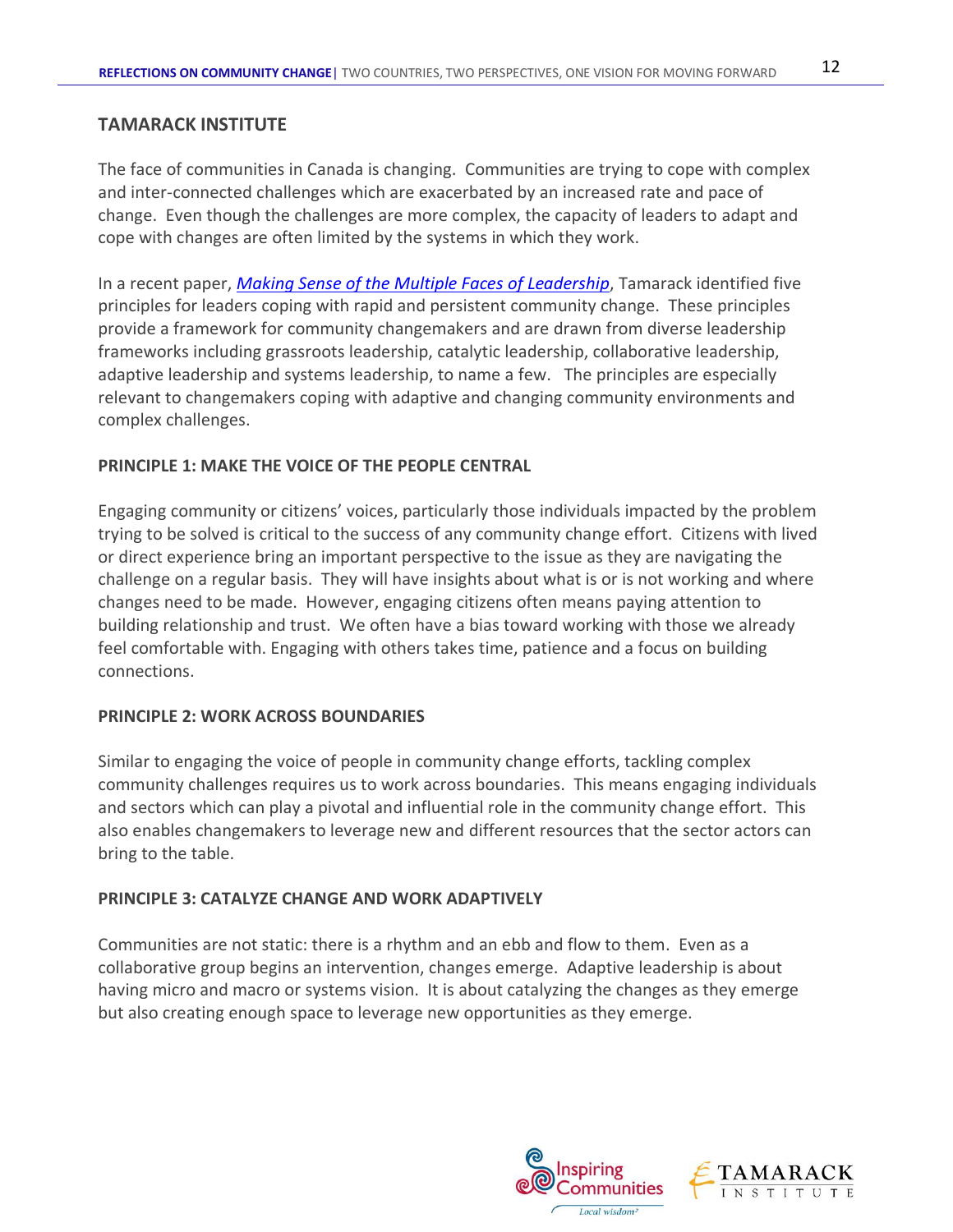#### **PRINCIPLE 4: ENGAGE IN SYSTEMIC THINKING AND ACTION**

Being able to ascertain the health of the entire forest as well as individual trees is an analogy for engaging in systemic thinking and action. This principle requires adaptive leaders to view their change efforts from different lenses: seeing and navigating the whole system; engaging different parts and resources in the system; and considering your role as a changemaker within the system. Having these three lenses enables changemakers to leverage opportunities as they emerge.

#### **PRINCIPLE 5: BE COURAGEOUS**

Adaptive leadership requires us to step outside our comfort zone and to be bold. It is risky and at times we might not get it right. It takes courage, purpose and a relentless passion to work toward something better.

# 4. **SOCIAL (COMMUNITY) INNOVATION**

## **TAMARACK INSTITUTE**

At Tamarack, we see Community Innovation as a particular form of social innovation that is place-based within the specific geography of a community. As dynamic 'living labs', communities offer the perfect container for innovation. We have come to understand that to be effective, innovation requires an appreciation of both the issue one is hoping to address, as well as a deep understanding of the unique characteristics of the community – the place and the people within it – where the innovation will be implemented. Innovations that have proven successful in one community can, at best, serve as a source of inspiration for another. But they must be adapted and modified if they are to maximize the strengths and assets of the community where they hope to be replicated.

Community innovation is not just a lofty theoretical pursuit reserved solely for experts and academics. In his book *Six Patterns to Spread Your Social Innovation*, Al Etmanski reminds us that "humans' ingenuity and creativity in the face of adversity is what defines us as a species." In every community, ordinary citizens – individuals, neighbours and families – are constantly hard at work striving to make things better. These individuals, referred to by Etmanski as passionate amateurs, "are motivated by necessity and inspired by love. Someone or something they care about is vulnerable, under siege or in trouble and they have no choice but to respond." Rarely however are 'passionate amateurs' successful in advancing community innovation alone. It is only when these individuals join together in a movement and also team up with champions from a diversity of sectors that promising ideas evolve to have the kind of lasting impact that changes systems. The complex nature of our communities' most intractable issues requires wisdom and insights from multiple sectors, working together, to generate measurable and lasting change.

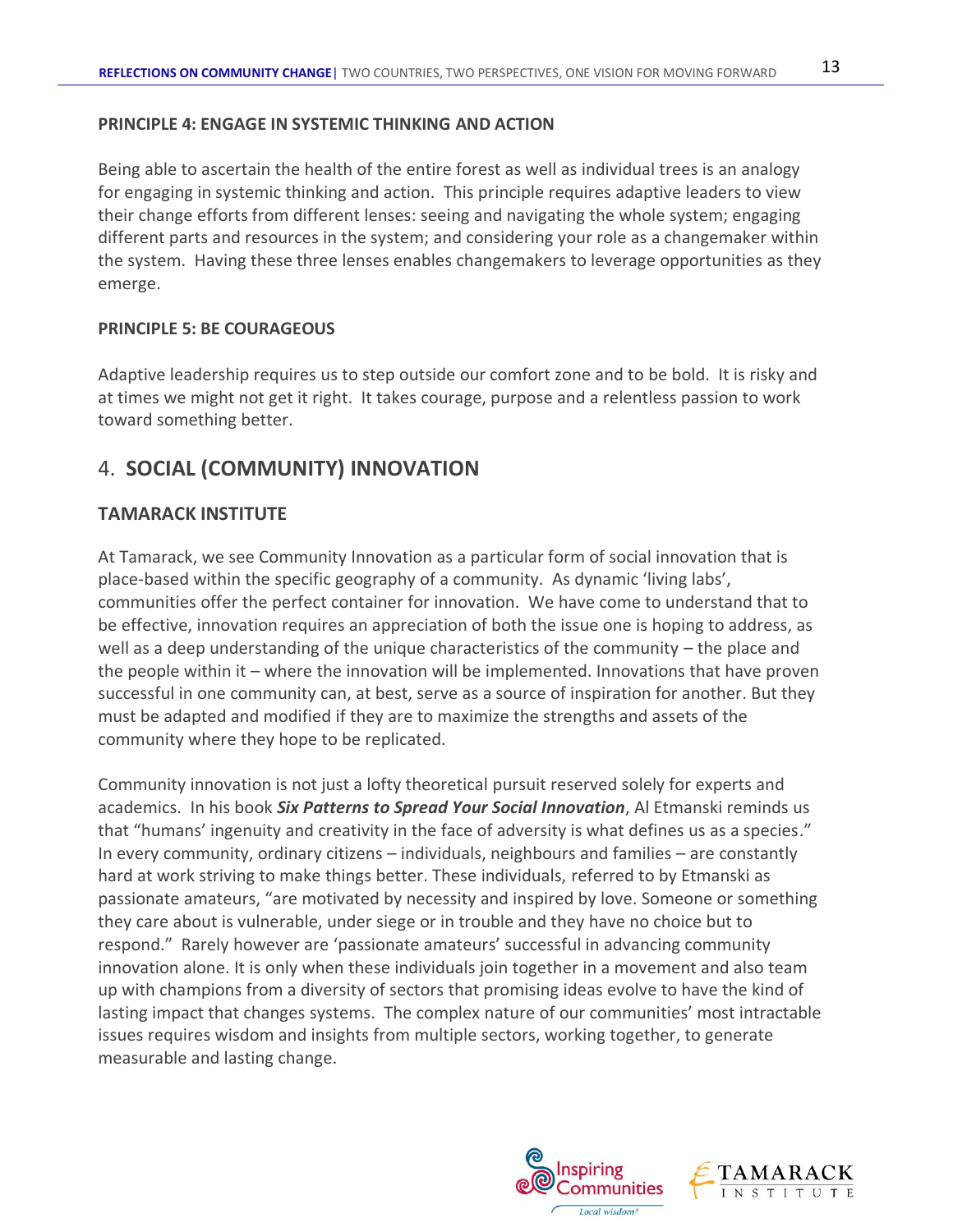The promise that innovation offers communities has recently been well articulated by Jean-Yves Duclos, Canada's Minister of Families, Children and Social Development. He said:

"To get better lives, economic development must be coupled with both sustainable development and inclusive development. If innovation is the driver of economic growth, then social innovation is the driver of inclusive development – of a Canada where all citizens are thriving and not just surviving."

Innovation emphasizes the intentional cultivation of new ways of thinking and learning. The way that we think influences the options that we can see, which in turn determines the choices that we can make. The practice of Community Innovation requires us to learn how to think differently – together. It is about experimenting and learning as well as prototyping promising new approaches to determine which ones should be taken to a scale in order to generate lasting positive change within our systems and communities.

The catalyst for innovation is often a frustration or dissatisfaction with the status quo, a belief that the way things have always been is not good enough and that new possibilities are waiting to be discovered. As living systems, our communities are continually evolving and

The<br>
Inno<br>
we<br>
pow<br>
whi<br>
that **The promise of Community Innovation is the belief that we do not need to remain a powerless recipient of the whims of change, but rather that, together, we are capable of shaping and guiding the changes unfolding around us in ways that help to orchestrate a better future for all.** 

**II.**<br>to remain<br>ble of<br>ate a bette changing. The promise of Community Innovation is the belief that we do not need to remain a powerless recipient of the whims of change, but rather that, together, we are capable of shaping and guiding the changes unfolding around us in ways that help to orchestrate a better future for all.

## **INSPIRING COMMUNITIES**

In New Zealand we talk fondly about our 'number 8 wire' mentality. Number 8 is the gauge of fencing wire used by resourceful Kiwi farmers to fix anything and everything! While this notion reflects the ability to creatively solve problems with whatever is at hand, it also misses the importance of taking time to reach deeper into community systems to identify and connect wider resources and strengths that could equally be applied to progress the presenting opportunity or challenge.

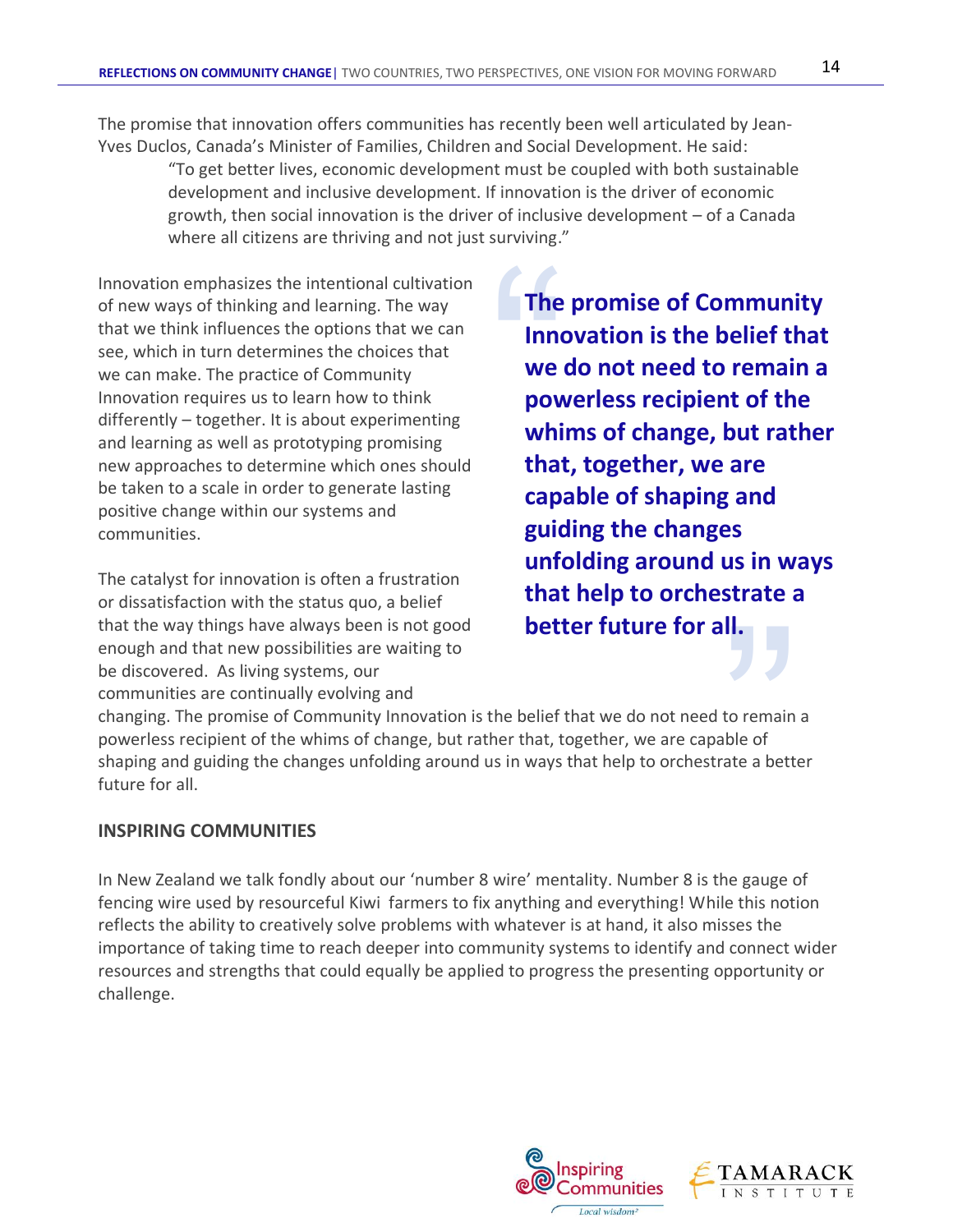In bringing together different people, perspectives, visions, resources and assets, CLD is inherently a process that brings about innovation and new ways of working. Here in New Zealand, like elsewhere, social innovation (change labs, design sprints, social entrepreneurship and social enterprise) have become 'the new black', with the promise of bringing both business and community disciplines closer together.

In principle there is much to gain from trading learning, tools, skills and approaches. For example, a co-design focus has led to more consumer/citizen voice and input into broader service design and planning, and more intentional teaching of discovery and design thinking skills to assist the start-up of new businesses, enterprises and community problem solving efforts alike.

But we also note some shadow sides. The simplicity of a lean canvas (a business model start up template) does not always reflect complex realities and dynamics in a community, or the expectations and assumptions about how change will happen. The notion that solutions underpinned by personal relationships can be easily purchased and scaled across communities resulting in a similar impact is also hugely naïve. Similarly, it can sometimes feel like good old fashioned community development and engagement practices (e.g. brainstorming with all those who are have a stake and finding key themes) are being marketed and 'sold back' to communities as 'co-design'. Simple language and concepts innate in community are being technocratised and commercialised in the process. While those immersed in systems/large organisations often benefit from having more structured processes within which to engage, there is also a danger of new technical language further isolating those at the very grassroots most needing to be engaged and enabled to lead.

# **AND LOOKING OUT INTO THE NEXT DECADE…**

These are compelling and challenging times for changemakers and communities alike. The rise of localism will increase the focus on place as a locus for change. However, to be truly transformative, localism needs to be accompanied by mindset, investment and systems changes that enable and embed more collaborative ways of working and genuine

# Just do lec **Just because it's local, doesn't mean it's communityled.**

power sharing with local citizens. Just because it's local, doesn't mean it's community-led.

**led.**<br>
Socal, doesn't mean<br>
Socal, doesn't mean<br>
Socal, doesn't mean<br>
Socal bealth child poverty We also need to acknowledge many communities as diverse, fragmented and disconnected. Connecting and empowering citizens and community leaders can build bridges across the divides of social isolation, loneliness and inequality. This in turn helps grow resilience and spur new collective action on complex issues such as mental health, child poverty, climate change, food security and inclusive economic development. When willing systems meet activated and mobilised communities – the potential for transformative change is so much greater.

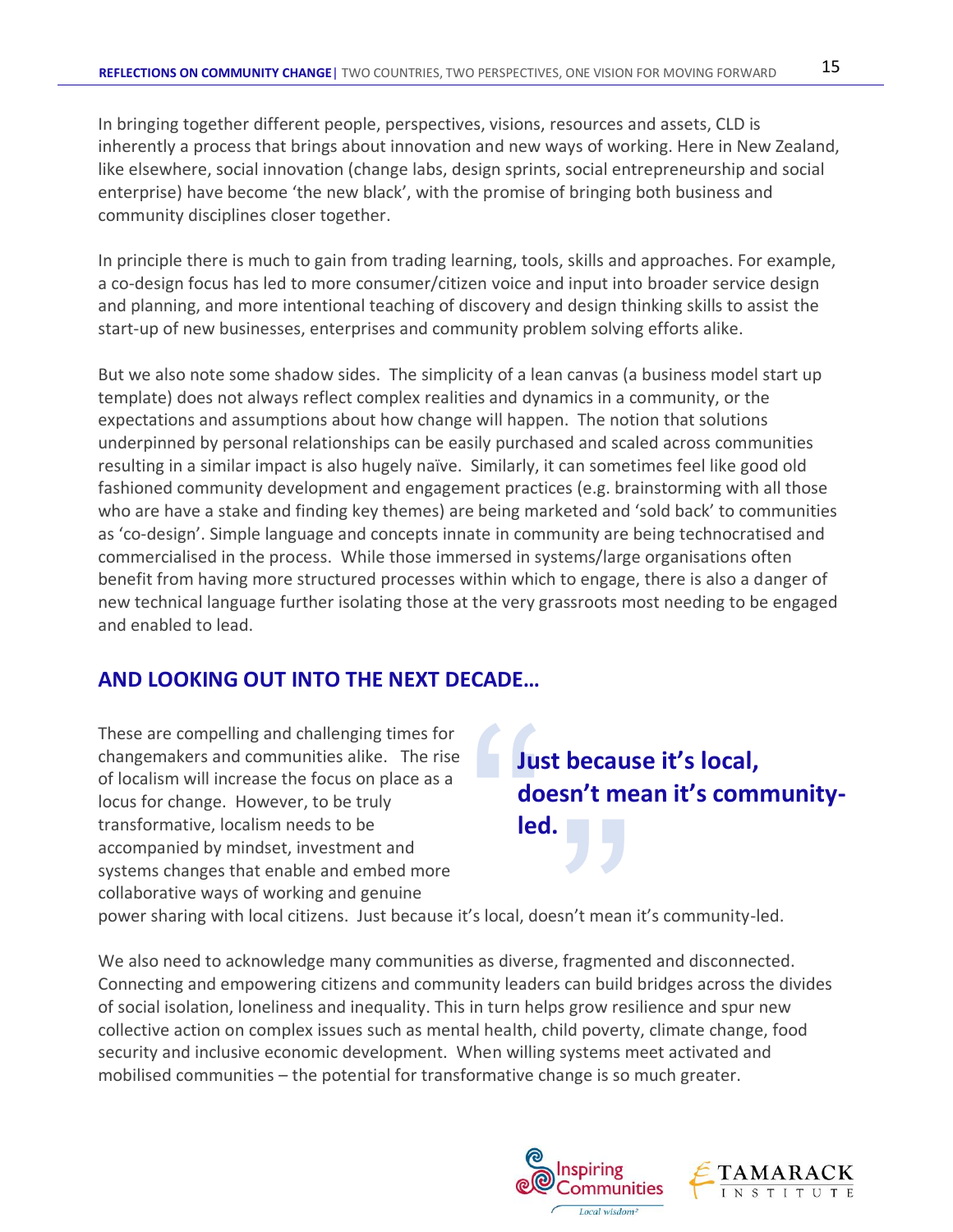We need to continue to look both at our own context and experiences, but also at the global experience. The patterns and trends in New Zealand and Canada provide useful lessons for community changemakers. While the contexts are different, and the experience of change is unique, there are patterns and rhythms to change which can enrich practice and progress in both countries.

To sustain and build on the momentum generated in the last 10-15 years we need to:

- **Build connections and collaboration opportunities** between communities, leaders and change movements to validate and support transformation efforts, transfer real-time learning and create new opportunities for doing and learning together.
- **Better align local, place-based efforts with government strategies** to address pressing issues such as poverty, climate change, homelessness, population ageing etc.
- **Support and invest in community change leaders** to build their capacity to make impactful change. Similarly, continue capability building across government, business and agencies so the behavioural and mindset shift required to truly respect and enable community context expertise as a key resource for community transformation is effectively understood.
- Continue to **bring in new ways of working and thinking** to shift practice and mindsets.
- **Strengthen links with, understandings of, and support for indigenous community change** efforts so that our collective efforts to improve community wellbeing are better enabled.